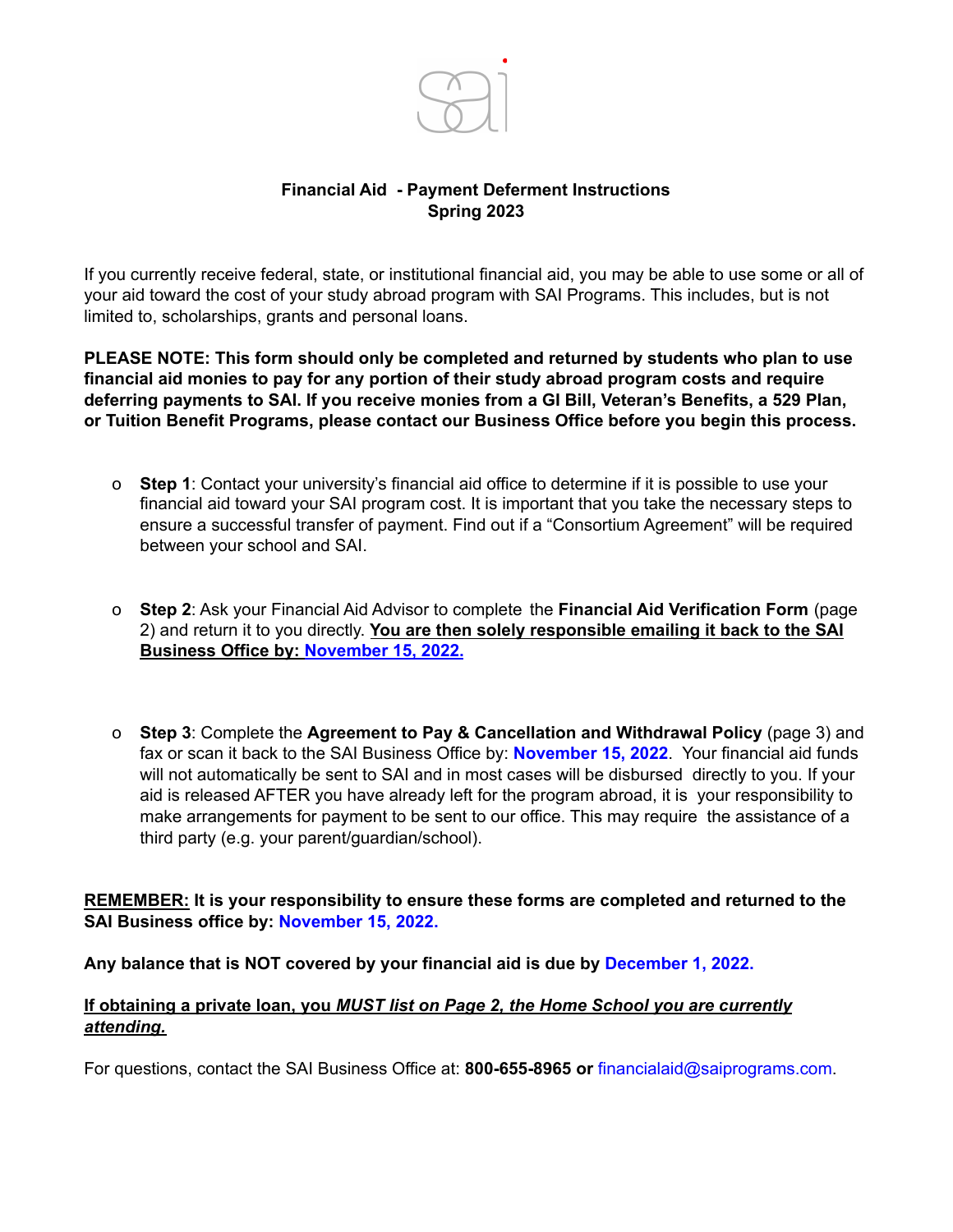

1. Please list the total amount(s) of financial aid awards that the student has accepted below:

| <b>Type</b><br>(e.g. Stafford loan) | <b>Amount</b><br>(e.g. \$5,000)<br>\$<br>\$. | <b>Anticipated Disbursement Date &amp; Amount</b><br>(e.g. Jan 15 / \$2,500 March 15 / \$2,500)                                                                   |
|-------------------------------------|----------------------------------------------|-------------------------------------------------------------------------------------------------------------------------------------------------------------------|
| <b>SUBTOTAL:</b>                    | \$<br>S                                      |                                                                                                                                                                   |
| 2.                                  | (S                                           | The dollar amount that the home university will be<br>deducting from the SUBTOTAL (including any and all<br>tuition fee balances and study abroad fees assessed). |
| 3.                                  |                                              | The dollar amount that remains for the student to pay<br>his/her SAI balance. NOTE: Not all students will have<br>funds remaining.                                |

4. Has the student completed all necessary financial aid documents and accepted financial aid listed above?: ( ) Yes ( ) No

5.To whom will funds be disbursed: ( ) SAI Programs ( ) Student ( ) Parent/Other

## TO BE FILLED OUT BY THE STUDENT

I c that my financial aid advisor has this form. I cthat I have not any dollar amounts or disbursement dates on my own.

|                                             | Student Signature: <u>Quality of the Community of the Community of the Community of the Community of the Community of the Community of the Community of the Community of the Community of the Community of the Community of the </u> |  |  |
|---------------------------------------------|--------------------------------------------------------------------------------------------------------------------------------------------------------------------------------------------------------------------------------------|--|--|
|                                             |                                                                                                                                                                                                                                      |  |  |
| Phone: <u>_____________________________</u> | Email: North American State Communication of the Communication of the Communication of the Communication of the Communication of the Communication of the Communication of the Communication of the Communication of the Commu       |  |  |
|                                             |                                                                                                                                                                                                                                      |  |  |

scan the completed to: financialaid@saiprograms.com. For questions, contact the SAI Business Office at: 800-655-8965.